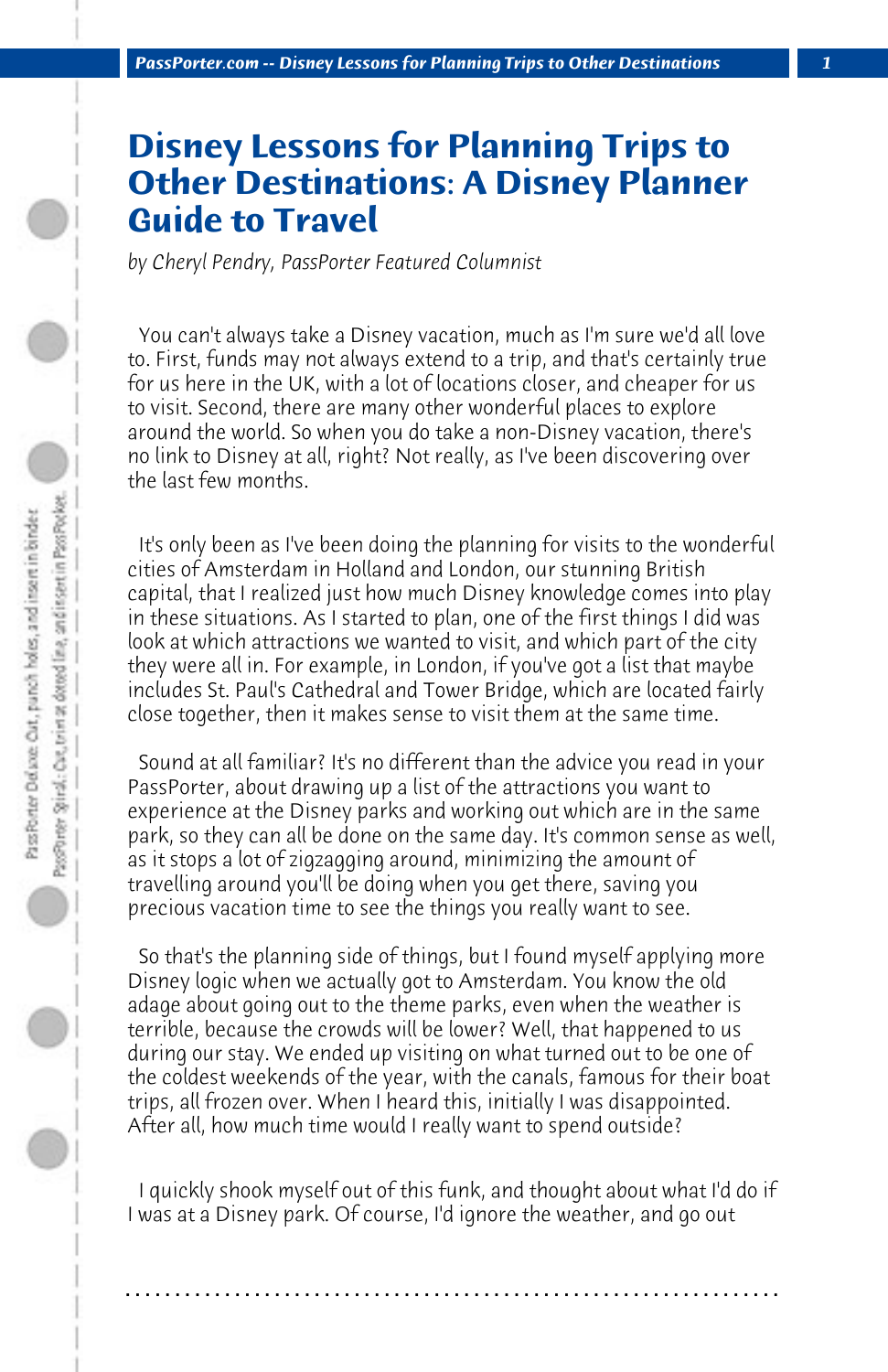regardless. So that's what we did, another perfect example of applying Disney planning to a totally different type of vacation. Sure, it was absolutely freezing outside, but we made the best of it, enjoyed the unique view of the frozen canals, and the skaters on them, and of course ducking inside to any attraction whenever we possibly could.

 Everyone is different, but we tend to be morning people rather than night owls, and whenever we're at Disney, we put that trait to good use, always making sure we hit the parks as early as we can, sometimes using the Extra Magic Hours in the morning. It's well known by Disney planners that the rides are always at their quietest when the park first opens, as the crowds are lower, with many vacationers choosing to have an extra hour in bed.

 Again, why not apply that theory to visiting cities? If you plan on visiting major tourist attractions, then get there before the crowds inundate them. When we last went to the Tower of London, knowing that it's one of the capital's biggest visitor draws, we headed there for opening time. We even went one better, ensuring that we were among the first in to see the Crown Jewels, allowing us to linger and admire the amazing Royal collection of jewels. Later in the day, we couldn't help but smirk when we saw the lines snaking out of there, with people facing a long wait to even get in. I'm pretty sure that they wouldn't have been able to spend as much time in there as we managed first thing.

 Something else I find myself doing increasingly is planning places to eat in cities now, and again that's down to Disney. We love the dining, it's one of the reasons that keeps us returning to the parks time, and time again, along with the characters, rides, shows, theming, weather - you get the idea! So if you're going somewhere else, why not plan ahead, and think about where you want to eat, rather than taking a chance on just being able to get in on the day? With online reservations services now available, you can usually find plenty of options in any major city around the world. It's much less risky than wandering around an unfamiliar place, wondering where you're going to eat that night. With a little bit of planning, you can ensure that you're dining in places that you're going to enjoy.

 So, you see, even when you're not heading to a Disney park, you can still apply the theory of Disney planning wherever you travel. It's certainly helped us to enhance our time away, and for that, I will always be grateful to Disney.

*About The Author: Cheryl and husband Mark live in England and love to travel, particularly to America. They are in the process of visiting every Disney theme park around the world, having already been to Disneyland*

**. . . . . . . . . . . . . . . . . . . . . . . . . . . . . . . . . . . . . . . . . . . . . . . . . . . . . . . . . . . . . . . . . .**